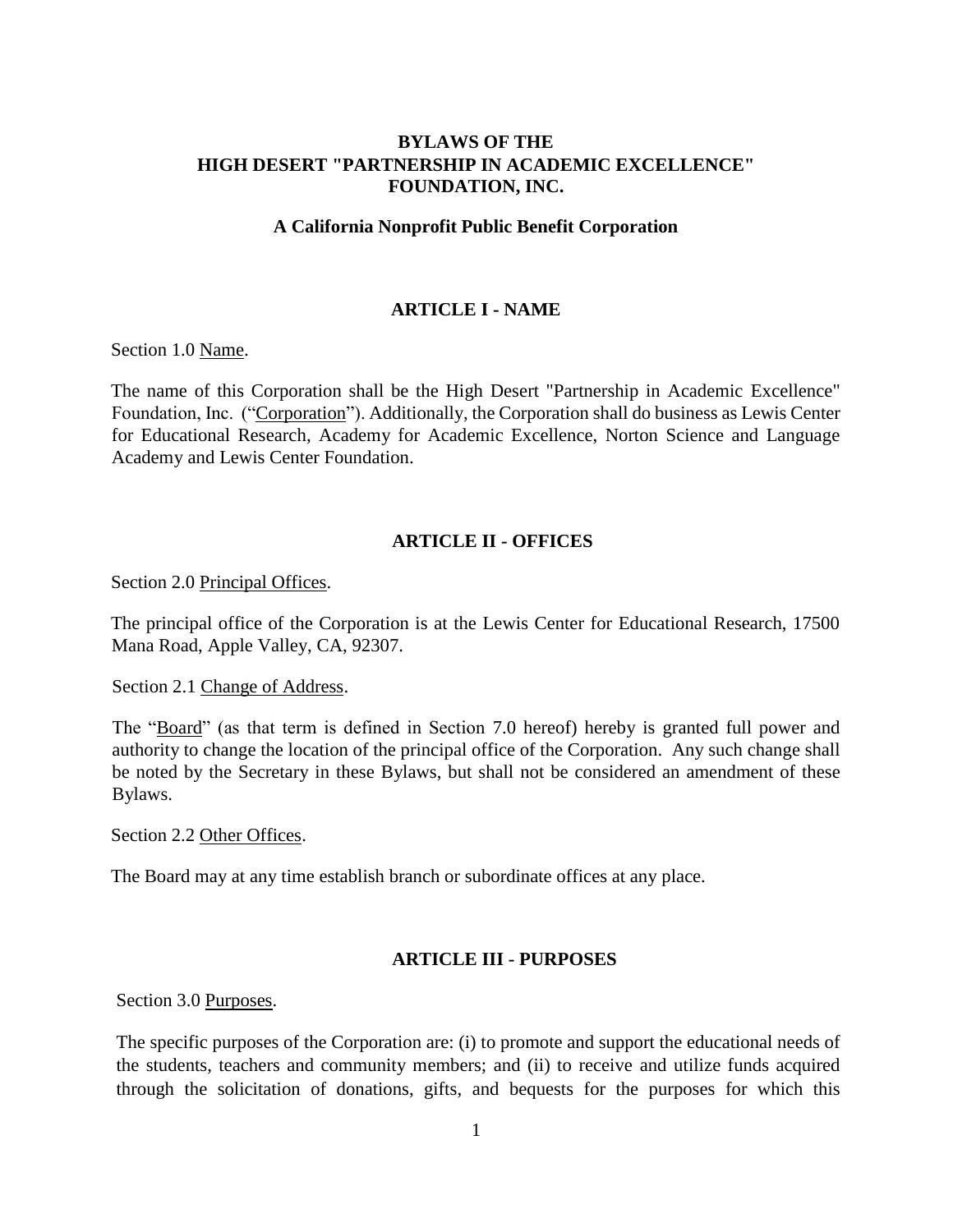Corporation is formed. The mission of the Lewis Center for Educational Research is to ensure that the schools and programs operated by the Corporation prepare students for success in a global society through data-driven innovative and research-proven practices in a safe and inclusive culture. In addition, the Corporation may manage, operate, guide, direct and promote public charter schools. In the context of these purposes, the Corporation shall not, except to an insubstantial degree, engage in any other activities or exercise of power that do not further the purposes of the Corporation.

### **ARTICLE IV CONSTRUCTION AND DEFINITIONS**

#### Section 4.0 Construction and Definitions.

Unless the context states otherwise, the general provisions, rules of construction and definitions in the California Nonprofit Corporation Law shall govern the construction of these Bylaws. Without limiting the generality of the preceding sentence, the masculine gender includes the feminine and neuter, the singular includes the plural, and the plural includes the singular, and the term "person" includes both a legal entity and a natural person.

## **ARTICLE V DEDICATION OF ASSETS**

#### Section 5.0 Dedication of Assets.

This Corporation's assets are irrevocably dedicated to public benefit purposes. No part of the net earnings, properties, or assets of the Corporation, on dissolution or otherwise, shall inure to the benefit of any private person or individual, or to any Director or officer of the Corporation. On liquidation or dissolution, all properties and assets remaining after payment, or provision for payment, of all debts and liabilities of the Corporation shall be distributed to a nonprofit fund, foundation, or Corporation that is organized and operated exclusively for charitable purposes and that has established its exempt status under Internal Revenue Code section  $501(c)(3)$ . That organization shall be a public education organization serving students in San Bernardino County if it qualifies as a distributee under the provision of this Article.

#### **ARTICLE VI - MEMBERS**

Section 6.0 Members Prohibited.

In accordance with the Articles of Incorporation of the Corporation and with Section 5310 of the California Nonprofit Public Benefit Corporation Law, the Corporation shall have no members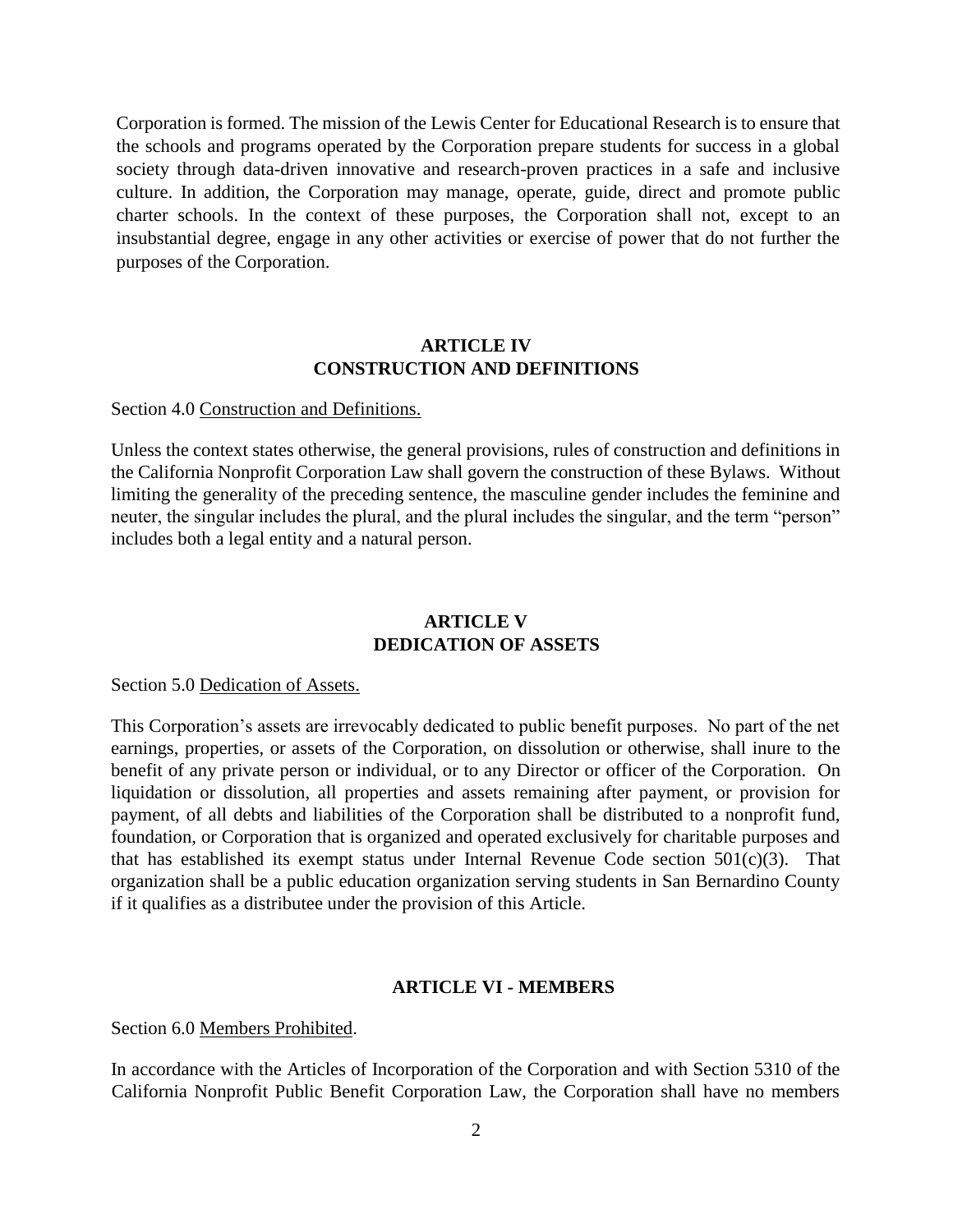within the meaning of Section 5065 of the California Corporations Code ("CCC"). The Board of Directors may, in its discretion, admit individuals to one or more classes of non-voting members; the class or classes shall have such rights and obligations as the Board of Directors finds appropriate. The Corporation may allow members of the community to serve on its committees, but they will be considered volunteers, not members of the Corporation.

Section 6.1 Effect of Prohibition. Pursuant to Section 5310 (b) of the CCC, any action that would otherwise require approval by a majority of all members shall only require the approval of the Board.

Section 6.2 Other Persons Associated with the Corporation. The Corporation may refer to persons or entities associated with it as "members," even though those persons or entities are not voting members, but no such reference shall constitute anyone a member within the meaning of Section 5056 of the CCC. The President/Chief Executive Officer of the Corporation shall serve in an ex officio capacity and will not be a voting member of the Corporation.

# **ARTICLE VII - BOARD OF DIRECTORS**

Section 7.0 Board of Directors.

The Board of Directors for the Lewis Center for Educational Research shall meet at a minimum on a quarterly basis to carry out the overall business oversight of the Corporation. Scheduled meeting dates may be modified or cancelled as determined by the Board.

Subject to the provisions and limitations of the California Non-Profit Public Benefit Corporation Law and any other applicable laws, and subject to any limitations of the Articles of Incorporation or Bylaws regarding actions that require approval of the members, the Corporation's activities and affairs shall be managed, and all corporate powers shall be exercised, by or under the direction of the Board of Directors (also known as the "Board").

## Section 7.1 Powers.

The Board shall perform such duties as are necessary to carry out the purposes of the Corporation as stated in the Articles of Incorporation, these Bylaws, and applicable laws and shall possess only those powers necessary and required to perform such duties.

(A) Specific Powers. The specific powers of the Board include but are not limited to the following:

(1) Select, evaluate, and remove at the pleasure of the Board, the President/CEO and any officers and/or agents of the Corporation; prescribe any powers and duties for them that are consistent with law, with the Articles of Incorporation and with these Bylaws; and fix their compensation, if any.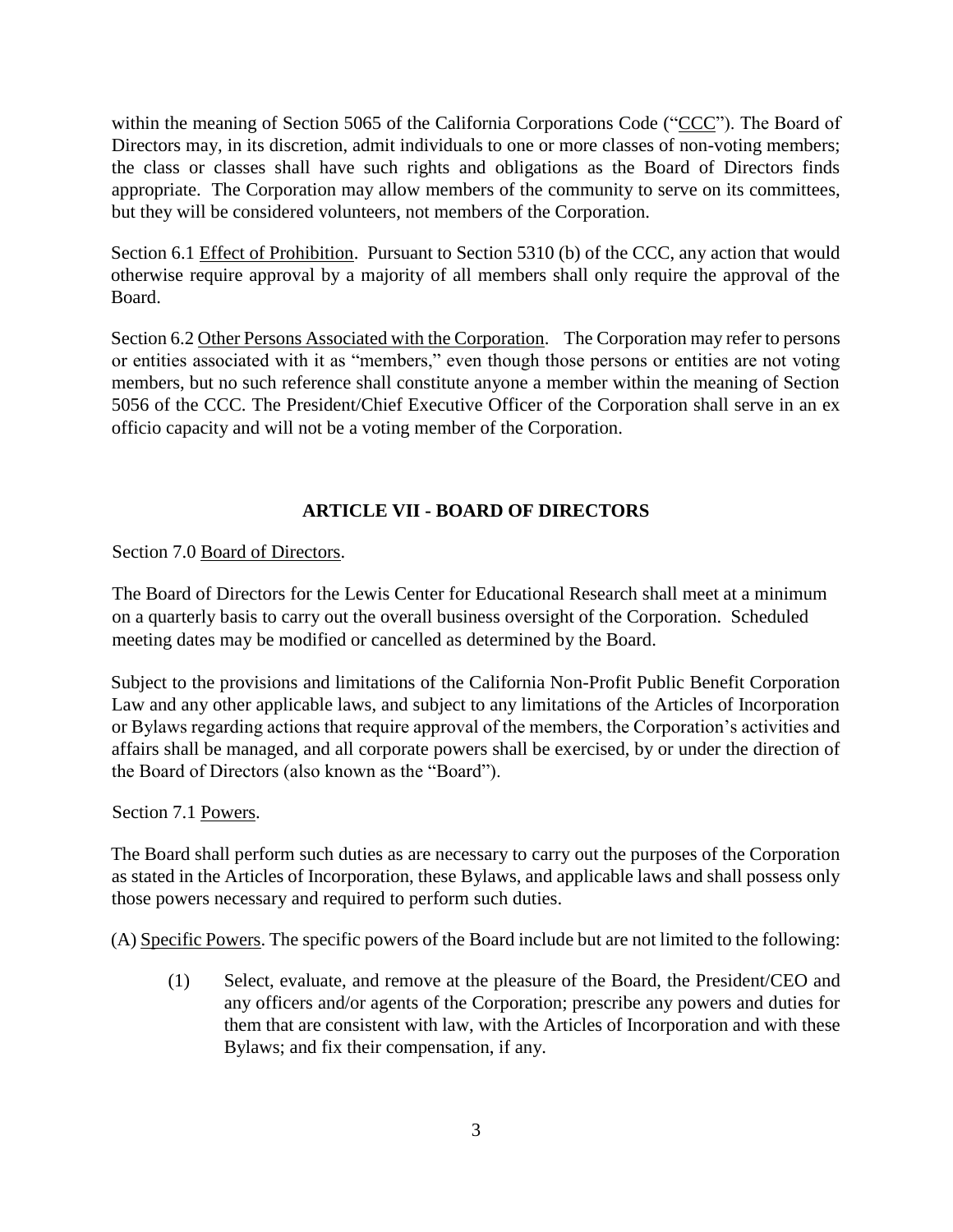- (2) Change the principal office or the principal business office in the State from one location to another; conduct business within or without the State; designate any place within or without the State for holding of any members' meeting including any annual meeting.
- (3) Borrow money and incur indebtedness for the stated purposes of the Corporation, and cause to be executed and delivered therefore, in the corporate name, promissory notes, bonds, debentures, deeds of trust, mortgages, pledges, hypothecation, or other evidences of debt and securities therefore.
- (4) Approve any MOU or Charter for any charter school the Corporation manages. In the case of a conflict between the requirements of the MOU or Charter and provisions of the Articles of Incorporation and/or Bylaws, action taken in accordance with such Articles or Bylaws which conflicts with or is inconsistent with the requirements of the MOU or Charter shall be deemed a violation of the MOU or Charter. In the case of such a conflict, the Board of Directors shall take prompt action to revise the Articles or Bylaws to make them consistent with the requirements of the MOU or Charter or seek a material revision to the MOU or Charter to make the Articles, Bylaws, MOU and Charter consistent.

## Section 7.2 Interested Person.

No persons serving on the Board may be interested persons as defined herein:

(A) An interested person means either:

any person compensated by the Corporation for services rendered to it within the previous 12 months, whether as a full-time or part-time employee, independent contractor, or otherwise; or

any ancestor, descendant, spouse, sibling, brother-in-law, sister-in-law, son-in-law, daughter-in-law, mother-in-law, or father-in-law of such person.

(B) The provisions of this paragraph shall not affect the validity or enforceability of any transaction entered into by the Corporation.

## Section 7.3 Number, Responsibilities and Qualifications of Directors.

(A) The authorized number of persons to be elected as members ("Directors") of the Board of Directors of this Corporation shall be not less than five (5) nor more than nine (9) until changed by an amendment to these Bylaws duly adopted in accordance with Article XV hereof, and no more than 4 of whom shall be a parent of students attending any charter school the Corporation manages. Collectively, the Directors shall be known as the Board of Directors ("Board").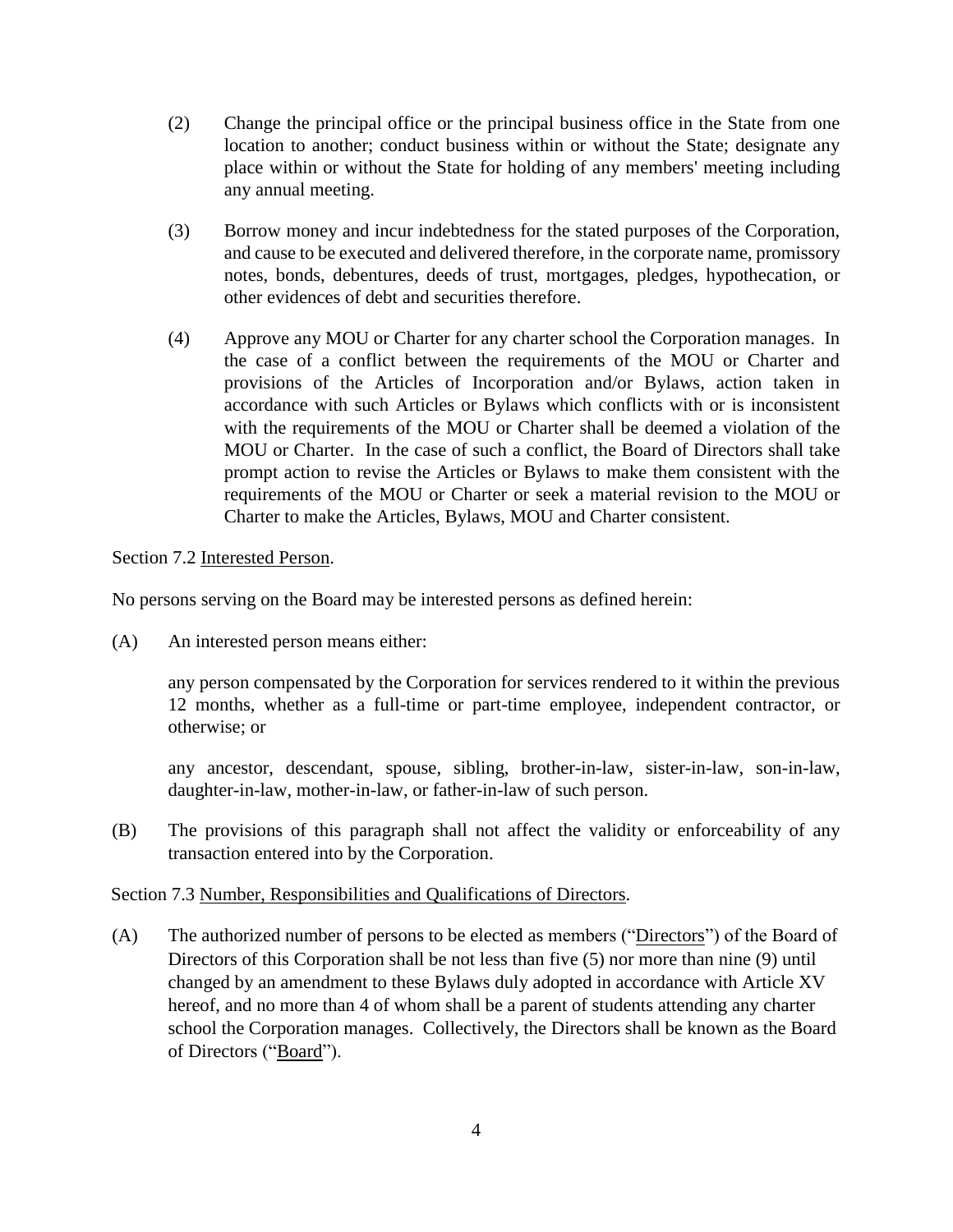- (B) Any Director elected to the Board must reside in San Bernardino County and have an interest in education and charter school governance. One Director position with no residence requirement shall be reserved for an individual who brings exceptional skills, background, affiliations, or expertise in an area specific to the LCER mission.
- (C) The authorizer of any charter school the Corporation may manage shall be entitled to a single representative on the Board of Directors. The authorizer or its designee, at its discretion, shall appoint the representative, but it will be within the authorizer's sole discretion whether or not to appoint such a representative at any time. Any representative appointed by the authorizer shall serve solely at the authorizer's discretion and shall have no limit on the number of consecutive or total terms he or she may serve. The representative shall serve at the pleasure of and be removed only by the action of the authorizer or designee. The representative may not serve as an officer of the Corporation.

#### Section 7.4 Nomination: Election and Term of Office.

- (A) Any non-interested person may be nominated to be a Director by the method of nomination authorized by the Board in Board Policy or by any other method authorized by law.
- (B) Directors shall be elected by the Board at the annual meeting.
- (C) Directors shall be elected to a three  $(3)$  year term and may serve two  $(2)$  consecutive three (3) year terms at the pleasure of the Board. A Director may be reelected after a one-year period off the Board.
- (D) A vacancy occurring in the office of Director may be filled by the Board for the balance of the unexpired term and until a successor has been qualified and elected.
- (E) Terms will be staggered at the discretion of the Board, and in compliance with the CCC, including but not limited to section 5220 (a).

#### Section 7.5 Resignation and Removal of Directors.

- (A) Except as provided in paragraph (C) of this Section 7.5, any Director may resign effective upon giving written notice to the Chairman of the Board, the Secretary, or the Board. The resignation shall be effective when the notice is given unless it specifies a later time for the effectiveness of such resignation. Unless such resignation specifies otherwise, its acceptance by the Corporation shall not be necessary to make it effective.
- (B) Any Directors may be removed without cause if such removal is approved by the affirmative vote of a majority of the Directors.
- (C) Except on notice to the CA Attorney General, no Director may resign if Corporation could be left without a duly elected Director or Directors.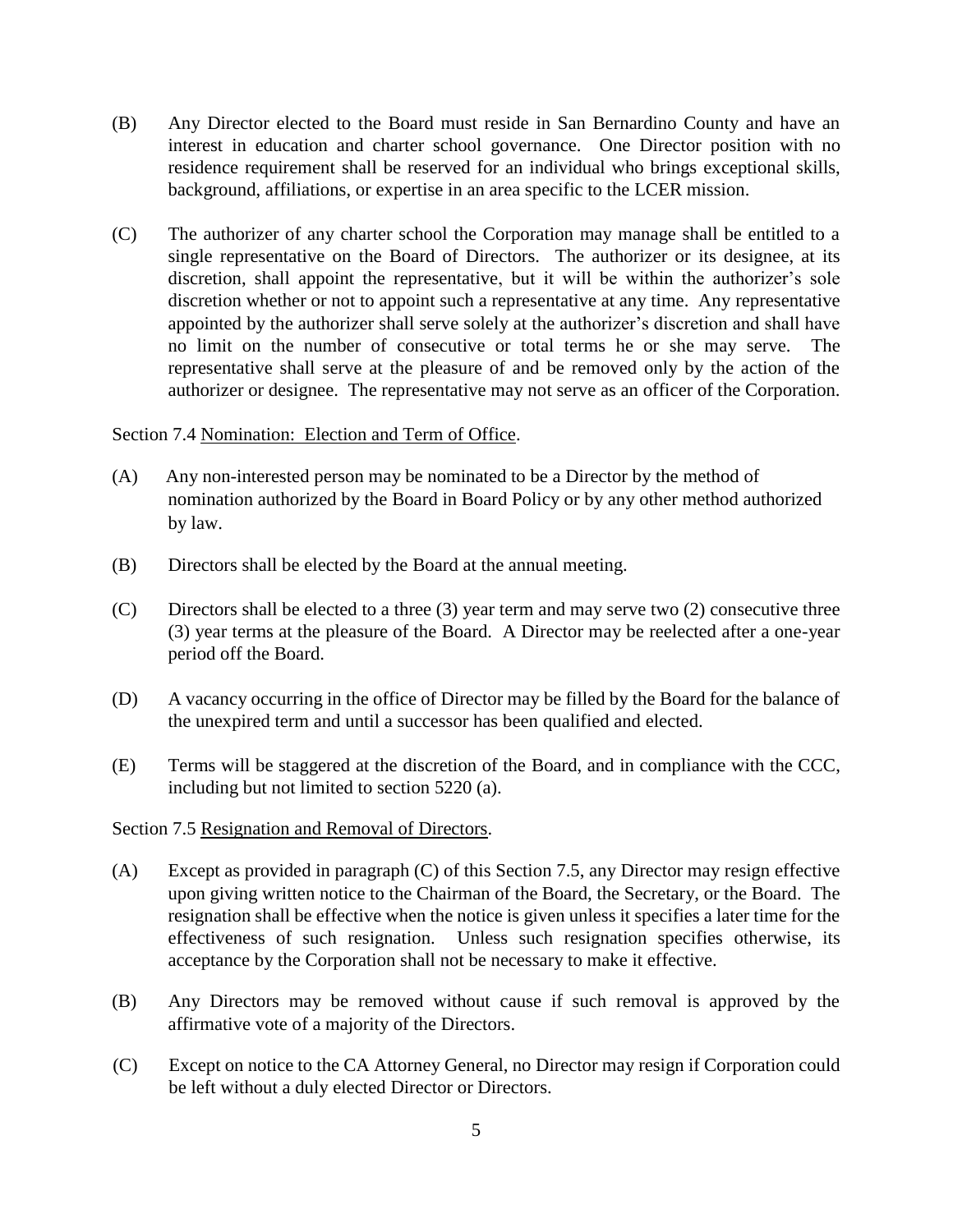Section 7.6 Vacancies on Board.

A vacancy or vacancies on the Board of Directors shall exist on the occurrence of the following:

- (A) The death, resignation, or removal of any Directors,
- (B) An increase in the authorized number of Directors,
- (C) The declaration by resolution of the Board of a vacancy in the office of a Director who has been appointed a conservator and/or declared of unsound mind by an order of a court, convicted of a felony, or finding by final order or judgment of any court to have breached a duty under Article 3 of Chapter 2 of the CCC or otherwise.

## Section 7.7 Meetings.

Meetings of the Board shall be held at the principal office of the Corporation unless another place is stated in the notice of the meeting. Notwithstanding any other provision in these Bylaws, all meetings of the Board shall be held in compliance with the requirements of the Ralph M. Brown Act as set forth in Section 54950 of the California Government Code.

- (A) An annual meeting of the Board shall be scheduled each fiscal year. At the annual meetings, Directors and officers shall be elected and any other proper business may be transacted.
- (B) Regular meetings of the Board shall be held at such time and place specified by the Board.
- (C) A special meeting of the Board may be called by the Chairman of the Board or any other officer.
- (D) Notice of the time and place of special meetings shall be delivered by telephone or electronic communication to each Director or sent by first-class mail addressed to each Director at his or her address as it is shown upon the records of the Corporation. Notice of meetings shall be in accordance with the Brown Act.
- (E) Notwithstanding anything in this section to the contrary, the President/CEO or Chairman of the Board may call an emergency meeting of the Board, giving at least one hour notice to the media if such a meeting is, in the opinion of the President or Chairman of the Board, necessary to deal with an unforeseen emergency condition. An "emergency condition," is as defined by the Brown Act.
- (F) Directors may participate in a meeting through use of conference telephone or similar communications equipment, so long as Brown Act requirements are met.
- (G) A majority of the authorized number of Directors shall constitute a required quorum for the transaction of business, except to adjourn as hereinafter provided. Every act or decision done or made by a majority of the Directors present at a meeting duly held at which a required quorum is present shall be regarded as the act of the Board, subject to the provision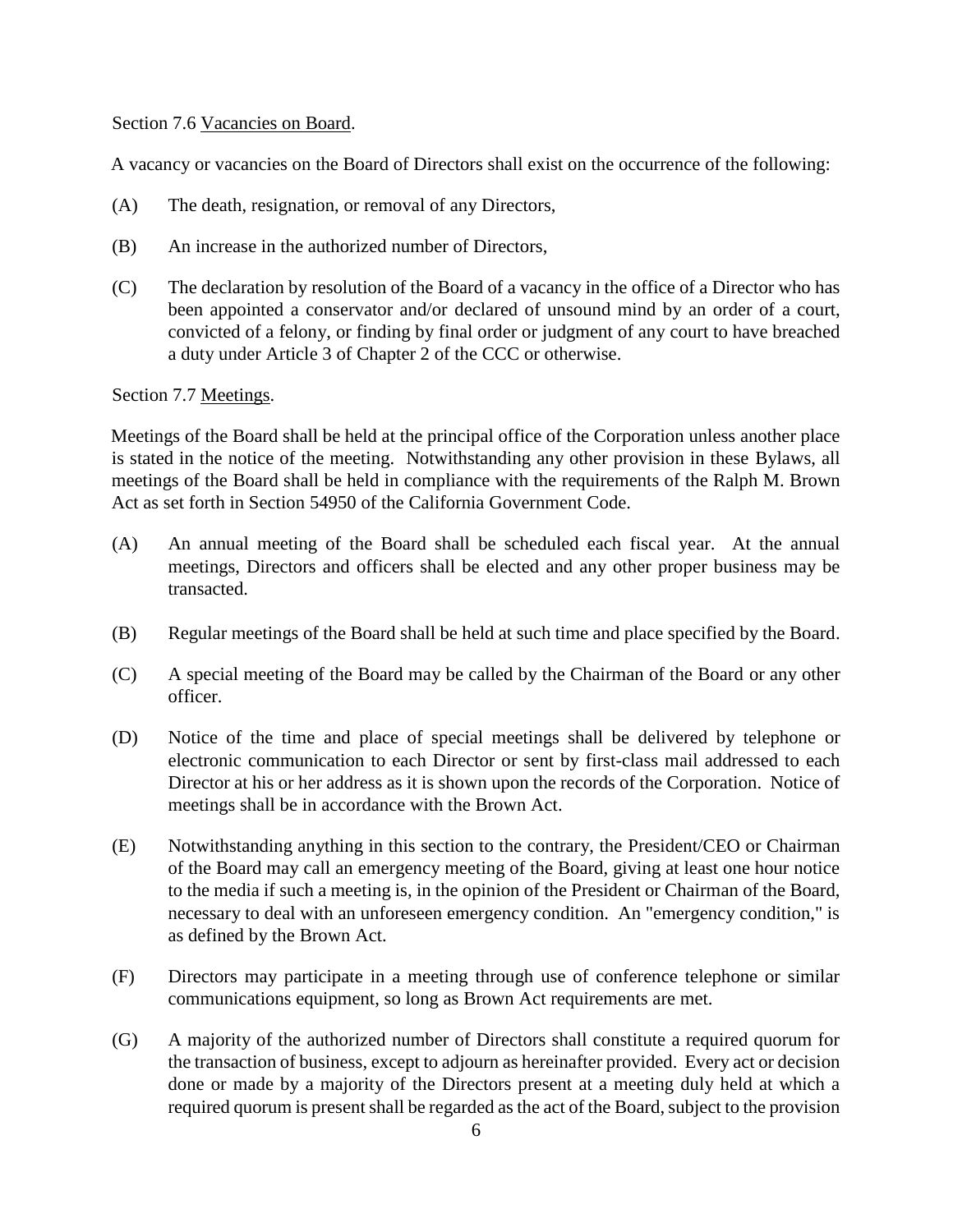of the California Nonprofit Public Benefit Corporation Law, especially those provisions relating to (i) approval of contracts or transactions in which a Director has a direct or indirect material financial interest, (ii) appointment of committees, and (iii) indemnification of Directors.

(H) A majority of the Directors present, whether or not constituting a quorum, may adjourn any meeting to another time and place. Notice of the adjourned meeting must be given in accordance with the Brown Act.

## Section 7.8 Fees and Compensation of Directors.

Directors shall serve without compensation except that they shall be allowed reasonable advancement or reimbursement of expenses incurred in the performance of their regular duties as specified in Section 7.1(A).

#### Section 7.9 Required Vote of Directors.

- (A) Every act or decision done or made by a majority of the Directors present at a meeting duly held at which quorum is present is the act of the Board. A meeting at which a quorum is initially present may continue to transact business notwithstanding the withdrawal of Directors, if any action taken is approved by at least a majority of the required quorum for such meeting.
- (B) Notwithstanding paragraph (A) of this Section 7.9, the appointment or removal of the President/CEO requires the affirmative approval of a majority of the authorized number of Directors.

## **ARTICLE VIII - OFFICERS**

Section 8.0 Officers.

The officers of the Corporation shall be a Chairman of the Board, a Vice Chairman, a Secretary and a Treasurer, and such other officers with such titles and duties as shall be determined and deemed advisable by the Board. The same person may hold any two or more offices, except that neither the Secretary nor the Treasurer may serve concurrently as Chairman of the Board (CCC §5213).

(A) The Chairman of the Board shall preside at all meetings of the Board. The Chairman of the Board is authorized to sign all contracts, notes, conveyances, and other papers, documents, and instruments in writing in the name of the Corporation. The Chairman of the Board has the authority to suspend a Director pending further action by the Board. The Chairman of the Board shall appoint a Board member designee to be a liaison to the Human Resources Department in the area of personnel matters.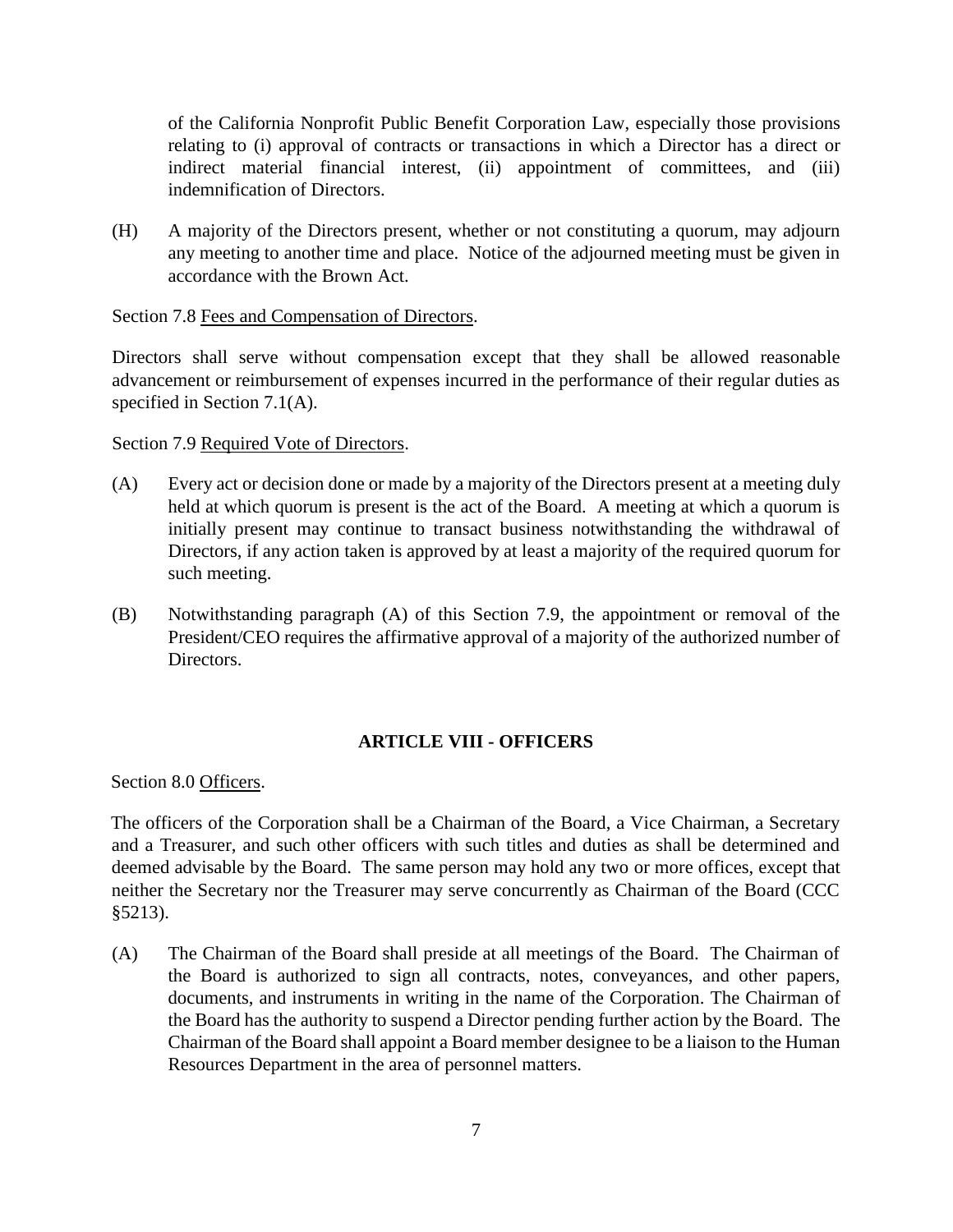- (B) The Vice Chairman shall, in the absence of the Chairman or the inability or refusal of the Chairman to act, carry on all duties and powers required by law or conferred by these Bylaws upon the Chairman of the Board.
- (C) The Secretary shall keep or cause to be kept the minute book and/or electronic copies of the minutes of the Corporation. The Secretary shall sign in the name of the Corporation, either alone or with one or more other officers, all documents authorized or required to be signed by the Secretary
- (D) The Treasurer is the Finance Liaison to the Lewis Center Finance Department.

Section 8.1 Election of Officers.

The officers of the Corporation shall be elected from among the members of the Board at the annual meeting, and each shall serve a one (1) year term at the pleasure of the Board.

The Chairman of the Board may not serve more than two (2) consecutive terms.

Section 8.2 Removal of Officers.

(A) Any officer elected by the Board may be removed from office at any time by the Board, with or without cause or prior notice.

Section 8.3 Resignation of Officers.

Any officer may resign at any time by giving written notice to the Corporation. Any such resignation shall take effect at the date of the receipt of such notice or at any later time specified therein; and, unless otherwise specified therein, the acceptance of such resignation shall not be necessary to make it effective. Any such resignation is without prejudice to the rights, if any, of the Corporation under any contract to which the officer is a party.

Section 8.4 Vacancies in Office.

- (A) A vacancy in any office because of death, resignation, removal, disqualification or any other cause shall be filled in the manner prescribed in these Bylaws for regular appointment to such office.
- (B) The Chairman may appoint another Director to fill the vacant officer position, pending election by the Board.

## **ARTICLE IX CONTRACTS WITH DIRECTORS AND OFFICERS**

Section 9.0 Contracts with Directors and Officers.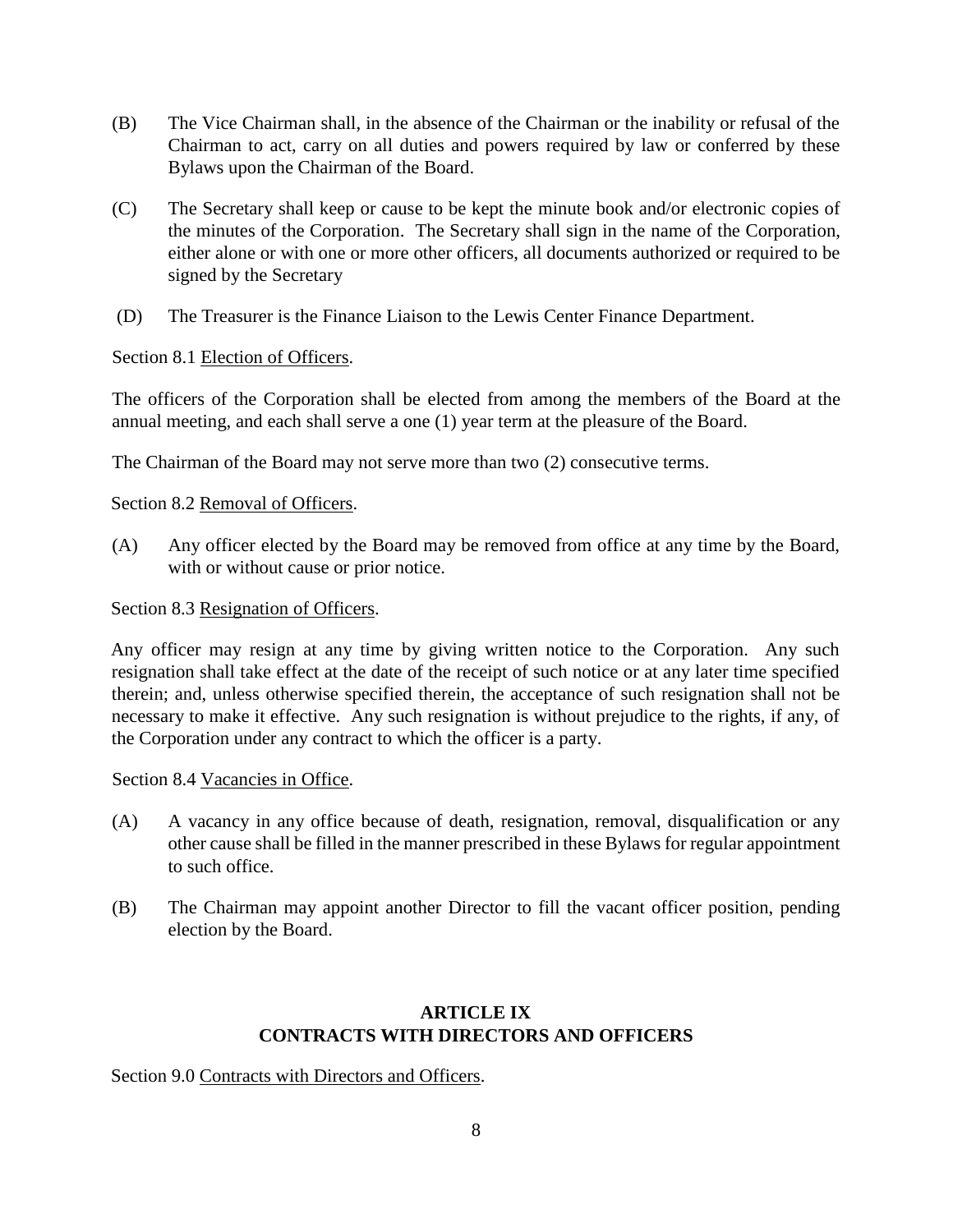No Director of this Corporation nor any other corporation, firm, association, or other entity in which one or more of this Corporation's Directors are Directors whom have a material financial interest, shall be interested, directly or indirectly, in the contract or transaction, unless allowed under the provisions of Government Code Section 1090.

This Section does not apply to a transaction that is part of an educational or charitable program of this Corporation if it (a) is approved or authorized by the Corporation in good faith and without unjustified favoritism and (b) results in a benefit to one or more Directors or their families because they are in the class of persons intended to be benefited by the educational or charitable program of this Corporation.

# **ARTICLE X INDEMNIFICATION OF DIRECTORS, OFFICERS, EMPLOYEES, AND OTHER AGENTS**

## Section 10.0 Right of Indemnity.

To the fullest extent permitted by law, this Corporation shall indemnify its Directors, officers, employees, and other persons described in Section 5238 of the CCC, including persons formerly occupying any such position, against all expenses, judgments, fines, settlements and other amounts actually and reasonably incurred by them in connection with any "proceeding," as that term is used in that Section, and including an action by or in the right of the Corporation, by reason of the fact that the person is or was a person described in that section. "Expenses" as used in this bylaw shall have the same meaning as in Section 5238 of the CCC.

## Section 10.1 Approval of Indemnity.

On written request to the Board by any person seeking indemnification under Section 5238 (b) or Section 5238 (c) of the California Corporations Code, the Board shall promptly determine under Section 5238 (e) of the California Code whether the applicable standard of conduct set forth in Section 5238 (b) or Section 5238 (c) has been met and, if so, the Board shall authorize indemnification.

## Section 10.2 Advance of Expenses.

Expenses incurred in defending any proceeding may be advanced by the Corporation as authorized in Section 5238 of the CCC prior to the final disposition of such proceeding, upon receipt of an undertaking by or on behalf of the Director, officer, or employee to repay such amount unless it shall be determined ultimately that the Director, officer, or employee is entitled to be indemnified.

#### Section 10.3 Insurance.

The Corporation may purchase and maintain insurance on behalf of any Director, officer, or employee of the Corporation against any liability asserted against or incurred by the Director,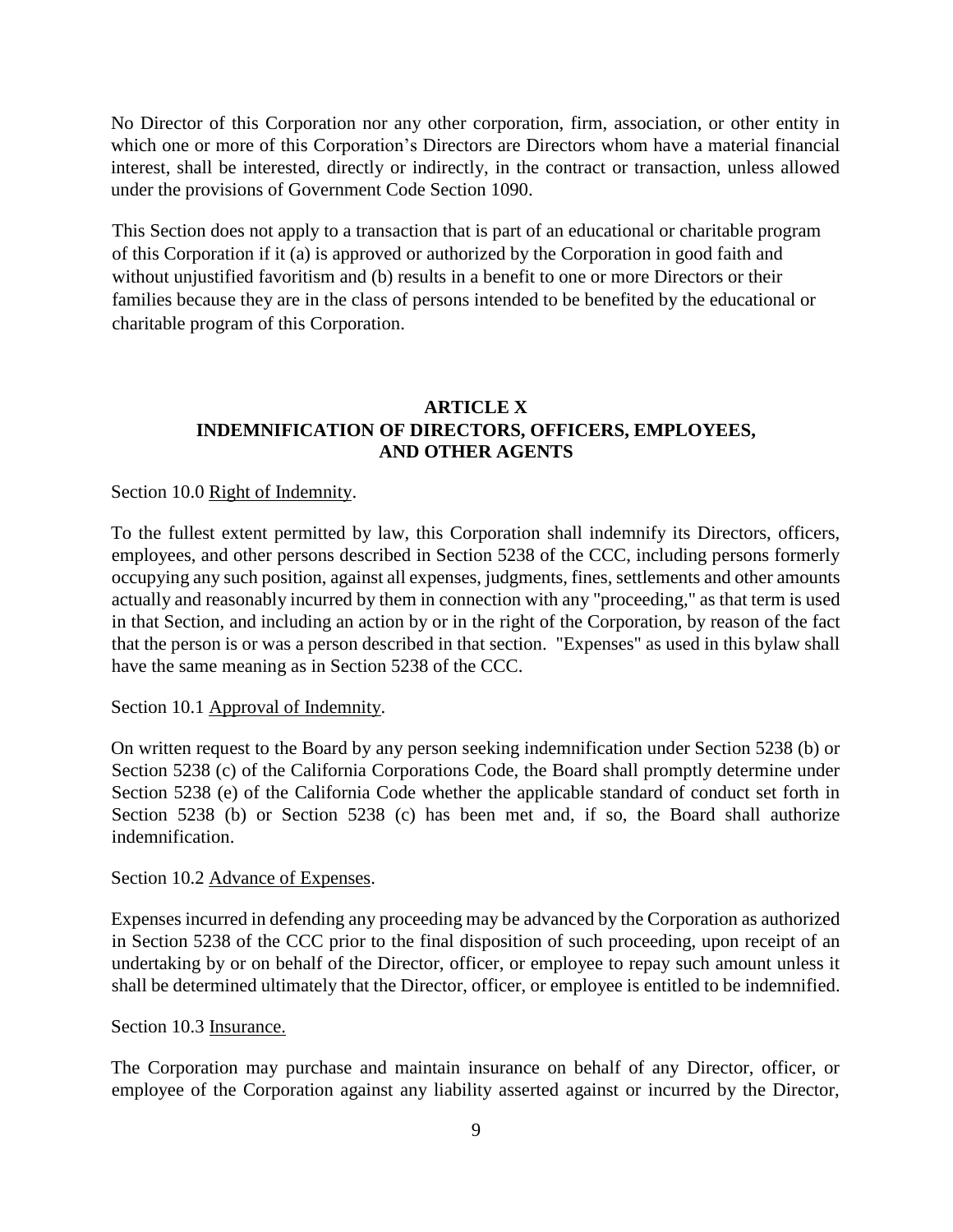officer, or employee is such capacity or arising out of the Director's officer's, or employee's status as such, whether or not the Corporation would have the power to indemnify the Director, officer, or employee against such liability under the provisions of Section 5238 of the CCC, except as provided in subdivision (I) of Section 5238 of the CCC.

## **ARTICLE XI STANDING COMMITTEES**

Section 11.0 Authority of Committees.

Standing Committees, not having and exercising the authority of the Board in the management of the Corporation, may be designated if approved by a majority of the Directors present at a meeting at which a quorum is present. The Board may delegate some of its rights and duties to the committees other than the right to vote on any of the following matters:

- (A) for the election of a Director, or the filling of a vacancy on the Board, or for the election of any officer; or
- (B) on the disposition of all or substantially all of the assets of the Corporation; or
- (C) on a merger; or
- (D) on a voluntary dissolution of the Corporation; or
- (E) on amendments to the Corporation's Articles of Incorporation or Bylaws.

Unless the Board passes a resolution delegating its authority on certain matters to a committee, the committee is a recommending body only.

Section 11.1 Duties of the Chairman of the Board Regarding Standing Committees.

The Chairman of the Board shall appoint the committee chairman of any committee formed pursuant to this Article XI of the Bylaws.

The Chairman of the Board shall appoint the members of any committee formed pursuant to this Article XI of the Bylaws, with the exception that he or she shall be limited to appointing only three LCER Board members (in addition to the Chairman) to serve on the Lewis Center Foundation.

The Chairman of the Board may remove any committee members and/or chairman whenever in his or her judgment such removal serves the best interest of the Corporation.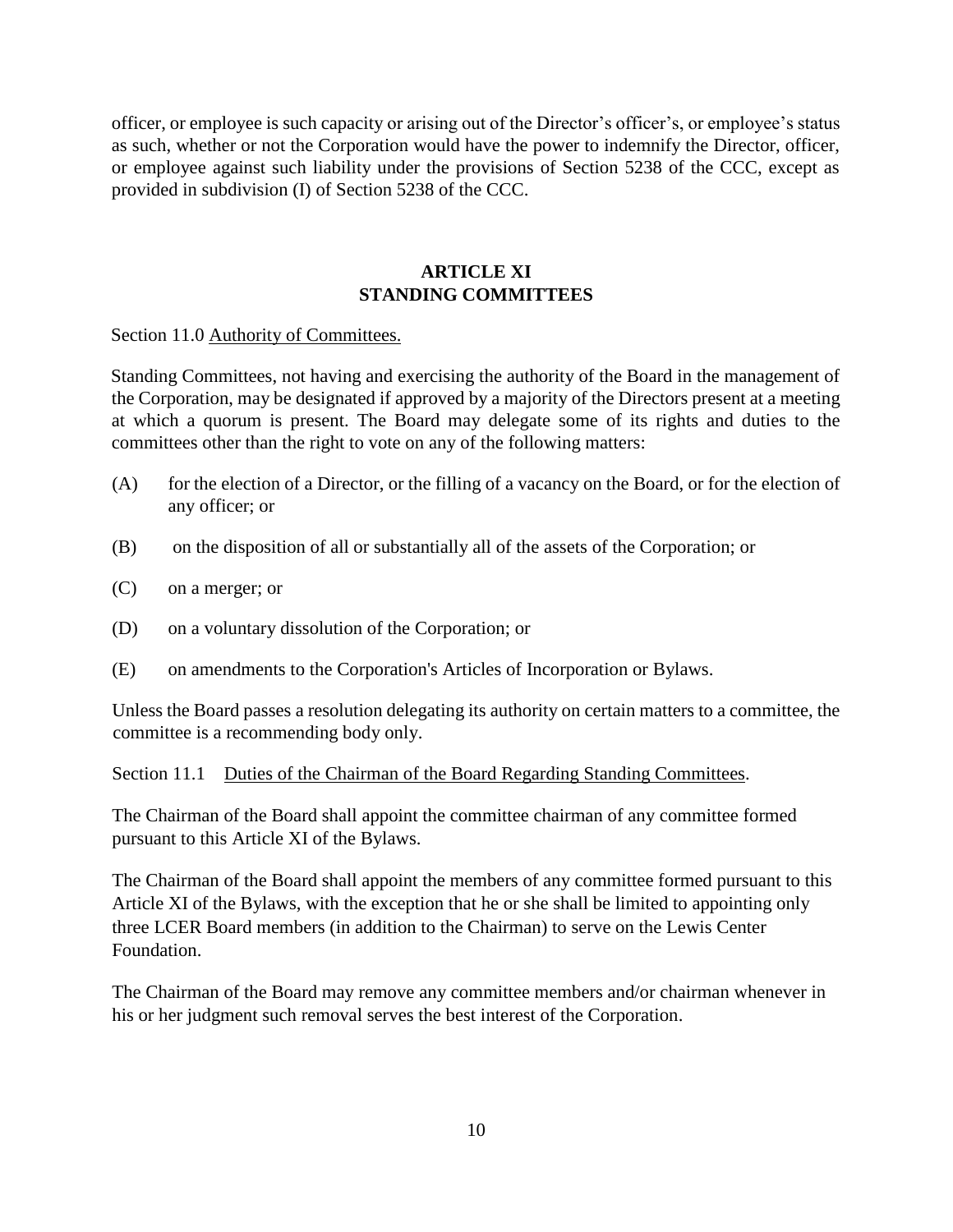Section 11.2 Term of Office.

Each member of a committee shall continue as such until his or her successor is appointed, unless (i) the committee sooner shall have been terminated, (ii) such member sooner shall have been removed from such committee, or (iii) such member shall have ceased to be a member of the Board.

# **ARTICLE XII INSPECTION RIGHTS**

## Section 12. Director's Right to Inspect.

Every Director shall have the right at any reasonable time to inspect the Corporation's books, records, documents of every kind, physical properties, and the records of each subsidiary as permitted by California and federal law. The inspection may be made in person or by the Director's agent or attorney. The right of inspection includes the right to copy and make extracts of documents as permitted by California and federal law. This right to inspect may be circumscribed in instances where the right to inspect conflicts with California or federal law pertaining to access to books, records, and documents.

### Section 12.1 Accounting Records and Minutes.

On written demand on the Corporation, any member may inspect, copy, and make extracts of the accounting books and records and the minutes of the proceedings of the members, the Board of Directors, and committees of the Board of Directors at any reasonable time for a purpose reasonably related to the member's interest as a member. Any such inspection and copying may be made in person or by the member's agent or attorney. This right of inspection extends to the records of any subsidiary of the Corporation.

#### Section 12.2. Maintenance and Inspection of Articles and Bylaws.

This Corporation shall keep at its principal California office the original or a copy of the Articles of Incorporation and Bylaws, as amended to the current date, which shall be open to inspection by the members at all reasonable times during office hours. If the Corporation has no business office in California, the Secretary shall, on the written request of any member, furnish to that member a copy of the Articles of Incorporation and Bylaws, as amended to the current date.

## **ARTICLE XIII RECORDS AND REPORTS**

Section 13.0 Minute Book.

The Corporation shall keep or cause to be kept a minute book which shall contain: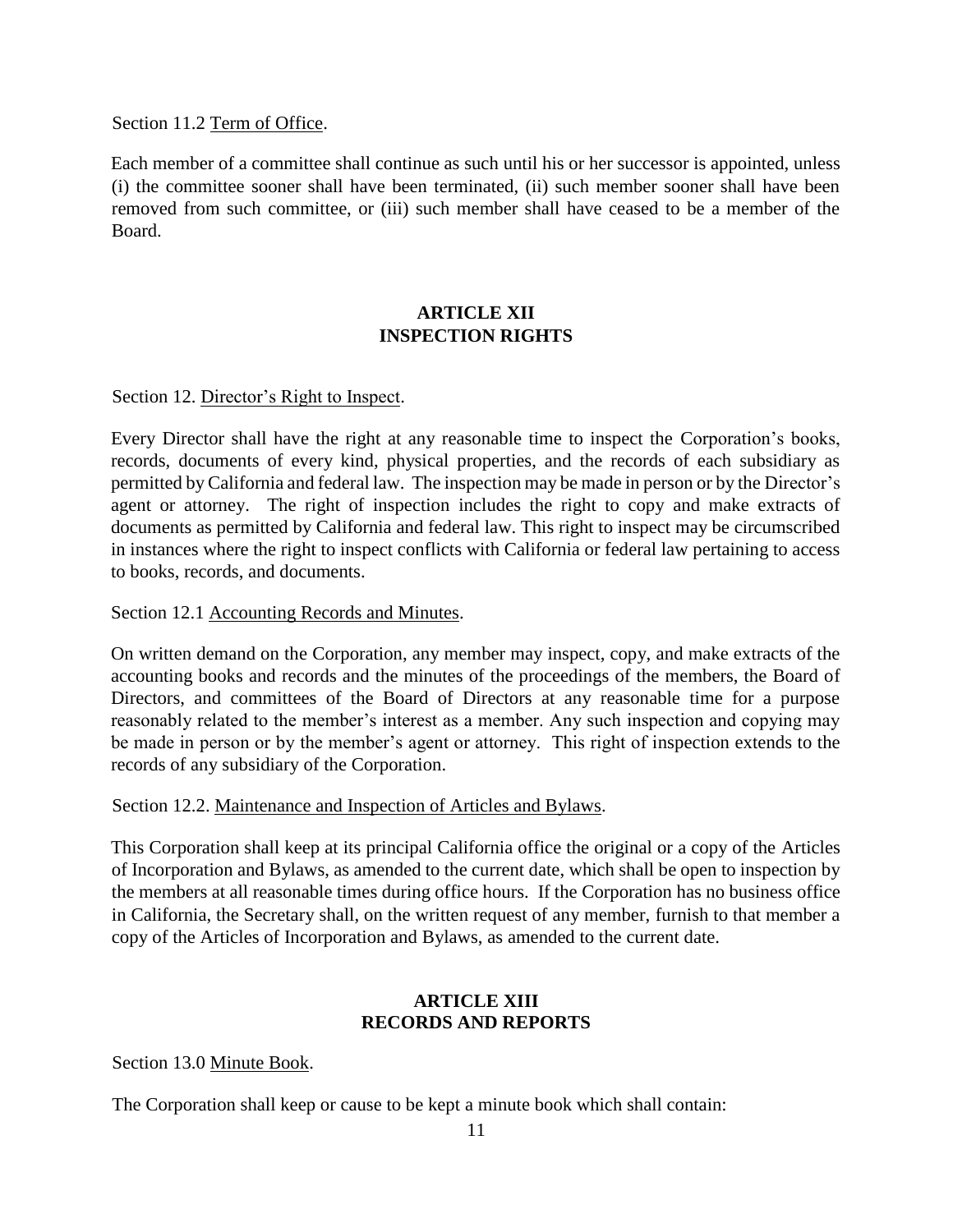- (A) The record of all meetings of the Board including date, place, those attending and the proceedings thereof, a copy of the notice of the meeting and when and how given, written waivers of notice of meeting, written consents to holding meeting, written approvals of minutes of meeting, and unanimous written consents to action of the Board without a meeting, and similarly as to meetings of committees of the Board established pursuant to the Bylaws and as to meetings or written consents of the incorporator or incorporators of the Corporation prior to the appointment of the initial Directors.
- (B) A copy of the Articles of Incorporation and all amendments thereof and a copy of all certificates filed with the Secretary of State.
- (C) A copy of the Bylaws as amended, duly certified by the Secretary.

#### Section 13.1 Annual Report.

- (A) The Board shall cause an annual report to be sent to each Director within 180 days after the end of the Corporation's fiscal year. That report shall contain the following information, in appropriate detail, of the fiscal year:
	- (1) The assets and liabilities, including the trust funds, of the Corporation as of the end of the fiscal year.
	- (2) The principal changes in assets and liabilities, including trust funds.
	- (3) The revenue or receipts of the Corporation both unrestricted and restricted to particular purposes.
	- (4) The expenses or disbursements of the Corporation for both general and restricted purposes; and
	- (5) Any information required under these Bylaws.
- (B) If the income statements and balance sheets referred to in this section have not been audited, they shall be accompanied by the report of any independent accountants engaged by the Corporation or the certificate of an authorized officer of the Corporation that such financial statements were prepared without audit from the books and records of the Corporation.
- (C) This requirement of an annual report shall not apply if the Corporation receives less than \$25,000 in gross receipts during the fiscal year, provided, however, that the information specified above for inclusion in an annual report must be furnished annually to all Directors.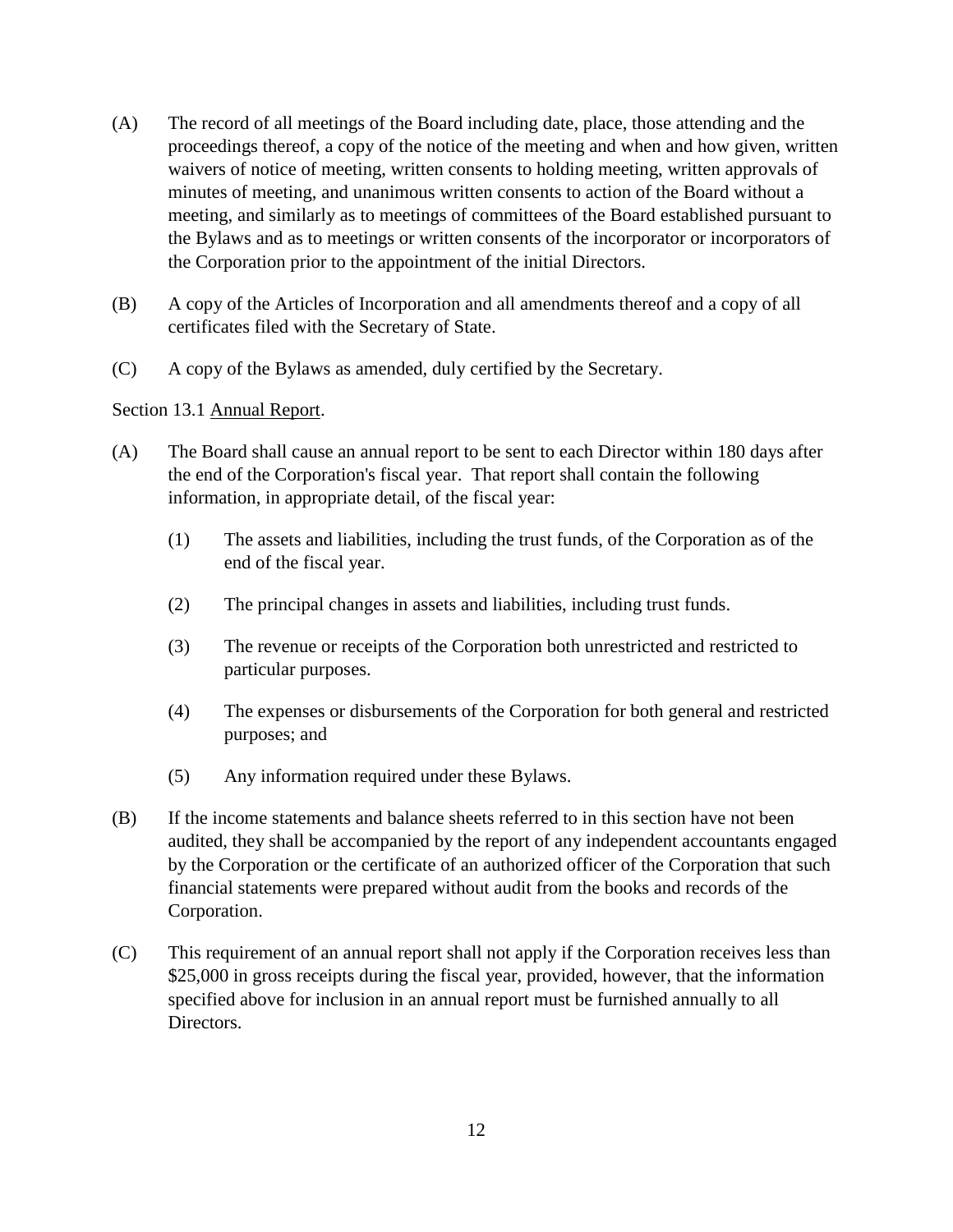## Section 13.2 Report of Transactions and Indemnifications.

As part of the annual report to all Directors, or as a separate document if no annual report is issued, the Corporation shall annually prepare and mail or deliver to each Director a statement of any transaction or indemnification of the following kind within 180 days after the end of the Corporation's fiscal year:

- (A) Any covered transaction during the previous fiscal year involving more than fifty thousand dollars (\$50,000), or which was one of a number of covered transactions in which the same "interested person" had a direct or indirect material financial interest, and which transactions in the aggregate involved more than fifty thousand dollars (\$50,000). For this purpose, an "interested person" is either of the following:
	- (1) Any Director or officer of the Corporation, its parent, or subsidiary (but mere common Directorship shall not be considered such an interest); or
	- (2) Any holder of more than ten (10) percent of the voting power of the Corporation, its parent, or its subsidiary.

The statement shall include a brief description of the transaction, the names of interested persons involved, their relationship to the Corporation, the nature of their interest in the transaction and, if practicable, the amount of that interest, provided that if the transaction was with a partnership in which the interested person is a partner, only the interest of the partnership need be stated.

(B) Any indemnifications or advances aggregating more than \$10,000 paid during the fiscal year to any officer or Director of the Corporation, unless that indemnification has already been approved by the Directors under Section 5238 of the CCC.

Section 13.3 Audit Financial Statements.

The financial books and records of the Corporation shall be audited annually, at the end of the fiscal year, by an independent auditor assigned by the Board, in connection with the rendering of the annual report required by Section 901 of this Article. The Independent Audit Report to be prepared in accordance with GAAS. In addition, the financial books and records of the Corporation shall be audited upon the resignation of the Chief Financial Officer of the Corporation and at any other time as the Board may direct.

## **ARTICLE XIV GENERAL PROVISIONS**

Section 14.0 Checks, Drafts, Evidences of Indebtedness, and Deposits.

All checks, drafts or other orders for payment of money, notes or other evidences of indebtedness, issued in the name of or payable to the Corporation, shall be signed or endorsed by such person or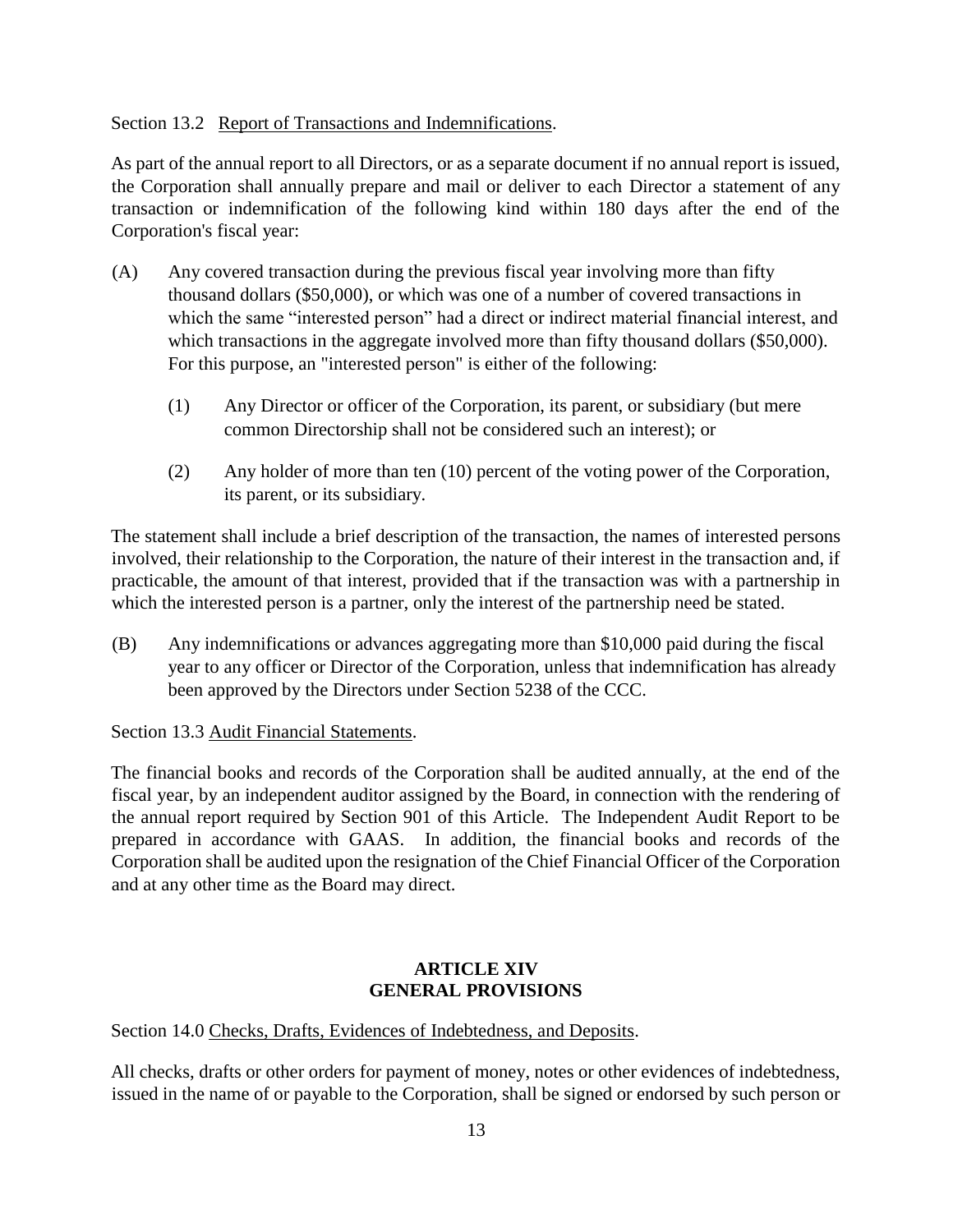persons and in such manner as, from time to time, shall be determined by resolution of the Board. All funds of the Corporation shall be deposited in a timely manner to the credit of the Corporation in such banks, trust companies, or other depositories as the Board may direct.

## Section 14.1 Contracts.

The Board, except as otherwise provided in these Bylaws, may authorize any officer or officers, agent or agents, to enter into any contract or execute any instrument in the name of and on behalf of the Corporation, and such authority may be general or confined to specific instances; and, unless so authorized or ratified by the Board or within the agency power of an officer, no officer, agent or employee shall have any power or authority to bind the Corporation by any contract or engagement or to pledge its credit or to render it liable for any purpose or to any amount.

## Section 14.2 Representation of Shares of Other Corporations.

The President, Chairman of the Board, the Vice Chairman, or any other person authorized by resolution of the Board, is authorized to vote on behalf of the Corporation any and all shares of any Corporation or Corporations, foreign or domestic, standing in the name of the Corporation. This authority to such person to vote or represent on behalf of the Corporation any and all shares held by the Corporation in any other Corporation or Corporations may be exercised by any such person in person or by any person authorized to do so by duly executed proxy.

## Section 14.3 Construction and Definitions.

Unless the context requires otherwise, the general provisions, rules of construction and definition in the CCC shall govern the construction of the Bylaws. Without limiting the generality of this provision, the singular number includes the plural, the plural number includes the singular, and the term "person" includes both a Corporation and a natural person.

## Section 14.4 Self-Dealing.

In the exercise of voting right by Directors, no Director shall vote on any issue, motion or resolution which directly or indirectly inures to his or her benefit or detriment financially. No Director of this Corporation nor any other corporation, firm, association, or other entity in which one or more of this Corporation's Directors are Directors have a material financial interest, shall be interested, directly or indirectly, in the contract or transaction, unless otherwise allowed under the provisions of Government Code Section 1090. In the case of a matter to be voted on, which is not a contractual arrangement with a Board member, but a Board member has a financial interest, the non-interested members of the Board may take action as long as the provisions of the Political Reform Act are followed, namely 1) the interested board member discloses the financial interest at the public meeting; 2) the interested Board member recuses him or herself from the discussion and action and leaves the room during the discussion; and 3) such disclosure and recusal is reflected in the minutes of the meeting.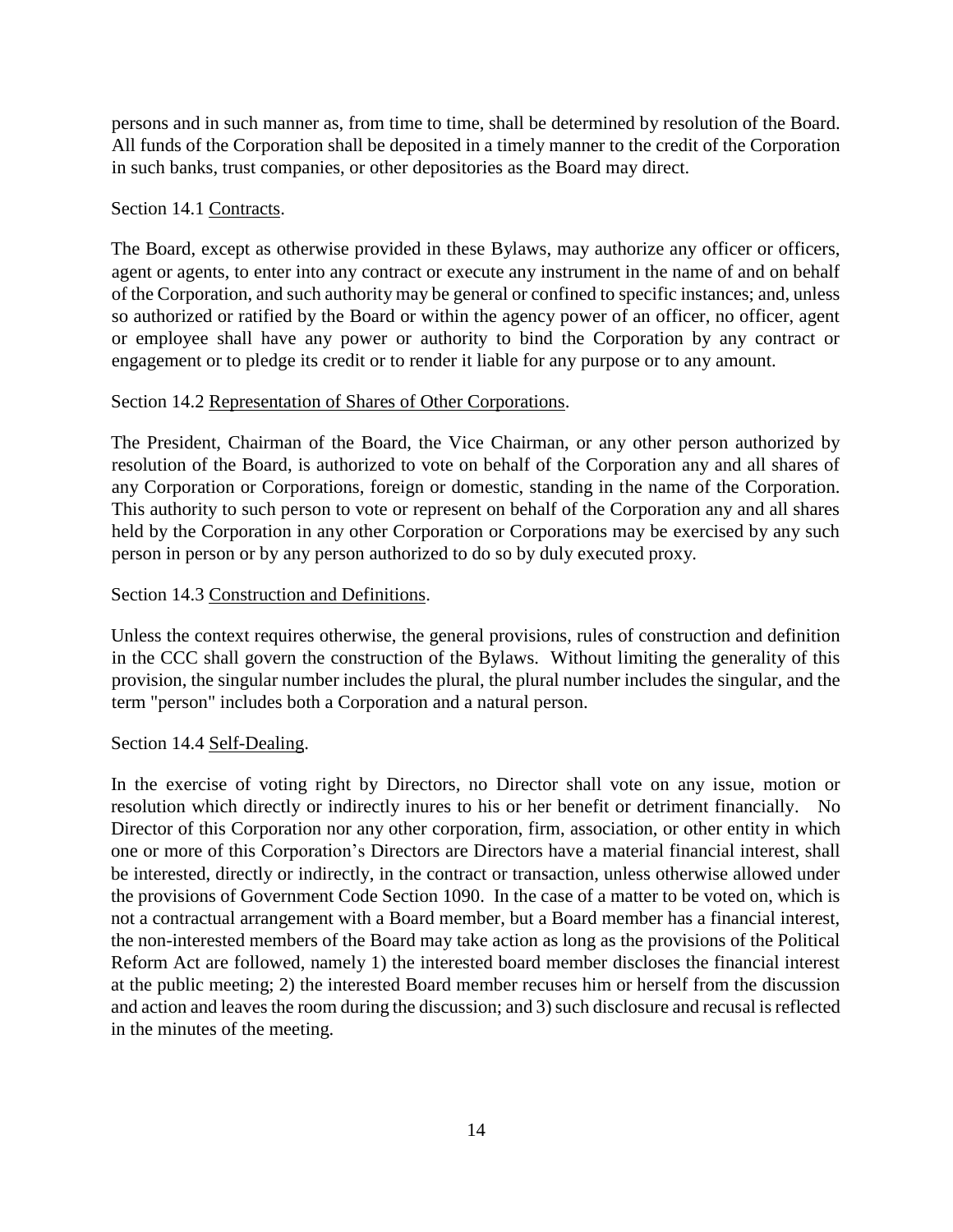Section 14.5 Gifts and Donations.

The Board may accept on behalf of the Corporation any contributions, gifts, bequests, or devises for the general purpose or for any special purpose of the Corporation that do not violate the Corporation's Articles of Incorporation.

Section 14.6 Bonding.

All employees handling funds shall be properly bonded.

## **ARTICLE XV AMENDMENTS**

Section 15.0 Amendment of Bylaws.

The amendment of Bylaws requires the approval of seventy percent (70%) vote of the Board. If any provision of these Bylaws requires the vote of a larger proportion of the Board than is otherwise required by law, that provision may not be altered, amended, or repealed except by that greater vote. The Corporation shall provide written notice no less than three weeks prior to consideration of any proposed revisions to these Bylaws to the authorizer of any charter school the Corporation may manage. Should the authorizer or designee consider the proposed revision(s) to be a material revision to the Charter School's governance structure or Charter, the Corporation may not formally adopt such revision(s) unless and until the revision(s) is first approved through the process set forth in Education Code Section 47607 for material revision to the Charter.

Section 15.1 Amendment of Articles of Incorporation.

The amendment of Articles of Incorporation is provided for by California state law and requires the approval of not less than two-thirds majority of the Board and the filing of a Certificate of Amendment in the Office of the Secretary of State. The Corporation shall provide written notice no less than three weeks prior to consideration of any proposed revisions to Articles of Incorporation to the authorizer of any charter school the Corporation may manage. Should the authorizer or designee consider the proposed revision(s) to be a material revision to the Charter School's governance structure or Charter, the Corporation may not formally adopt such revision(s) unless and until the revision(s) is first approved through the process set forth in Education Code Section 47607 for material revision to the Charter.